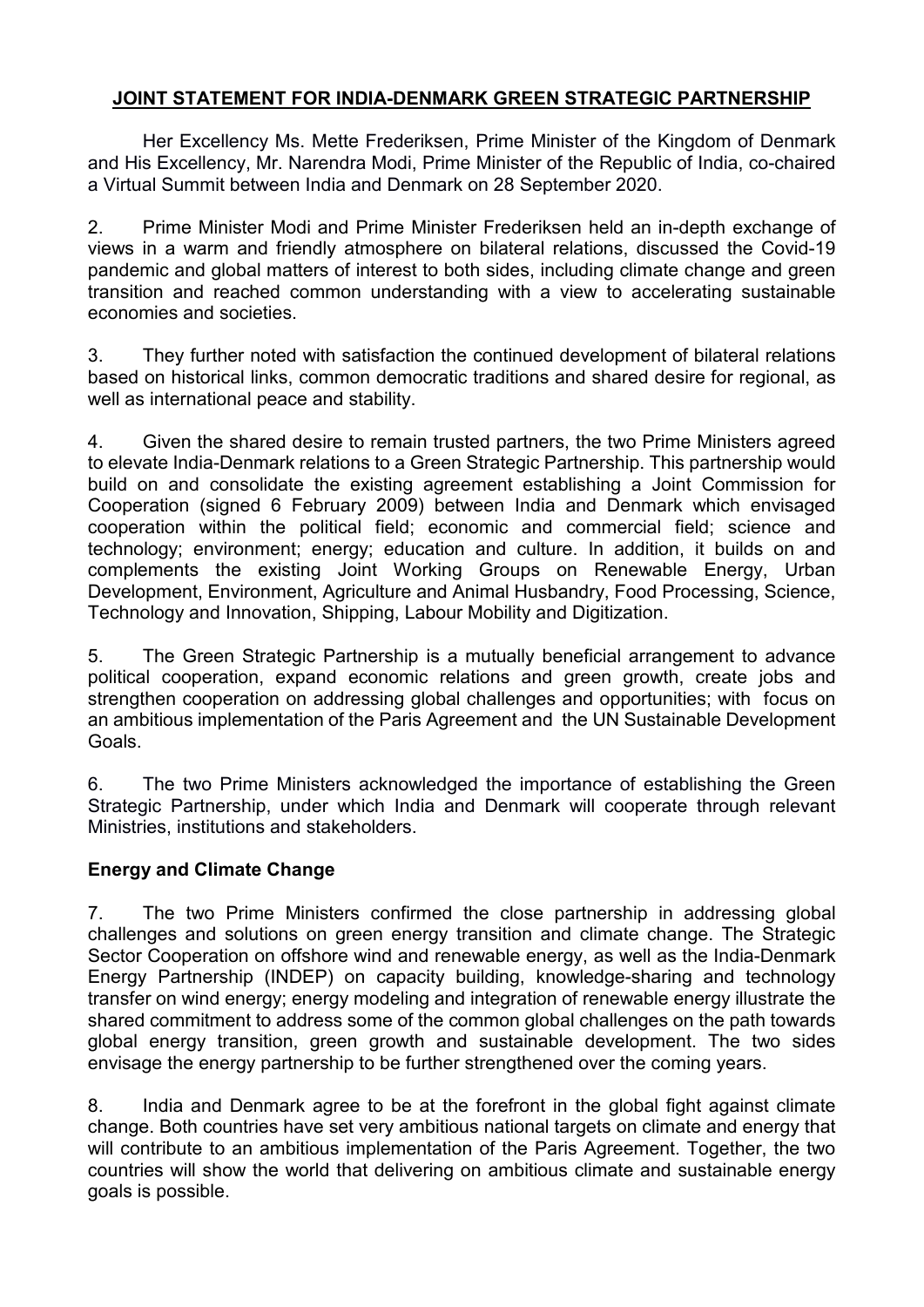9. The two countries agreed to hold regular consultations and dialogue on climate change and renewable energy at various levels.

### **Environment/Water and Circular Economy**

10. The two Prime Ministers agreed to work towards further expanding and strengthening the existing Government-to-Government cooperation on environment/water and circular economy. They further agreed to cooperate in water efficiency and non-revenue water (water loss) and in this context tasked the Indian Ministry of Jal Shakti and the Danish Environmental Protection Agency and the Danish Ministry of Environment and Food to develop a Work Plan for an initial period of three years (2021-23).

11. The two Prime Ministers expressed their joint wish to enhance cooperation in the specific areas of water supply, water distribution, wastewater treatment, sewerage systems, re-use of treated wastewater, water management and energy optimization in the water sector through the Indo-Danish Water Technology Alliance.

#### **Sustainable Urban Development including Smart Cities**

12. Both sides noted the holding of 2nd India-Denmark JWG on Sustainable Urban Development virtually on 26 June, 2020 and agreed to strengthen bilateral cooperation in sustainable urban development, including in smart cities through the Urban Living Lab in Goa.

13. Both sides also agreed to strengthen existing City-to-City cooperation between Udaipur and Aarhus and Tumakuru and Aalborg.

14. They noted that Danish companies are contributing to designing infrastructure projects in India and welcomed greater engagement of Danish side in all fields of sustainable urban development.

#### **Business, Trade and Shipping**

15. The two Prime Ministers welcomed the idea of developing partnerships between Governments, institutions and businesses of the two countries with special focus on green and climate-friendly technologies. They recognized the importance of regulatory framework conditions to support public and private investments in green energy.

16. Both leaders appreciated the deep cooperation on maritime affairs and noted the potential for enhancing cooperation in ship-building and design, maritime services and Green shipping, as well as port development.

17. The two Prime Ministers underlined that they would encourage business delegations, market access activities for SMEs and enhance ease of doing business.

18. India and Denmark confirmed the emerging cooperation in Intellectual Property Rights, which will help to modernize and strengthen their national intellectual property systems to promote innovation, creativity and technological advancement.

# **Science, Technology, Innovation and Digitization**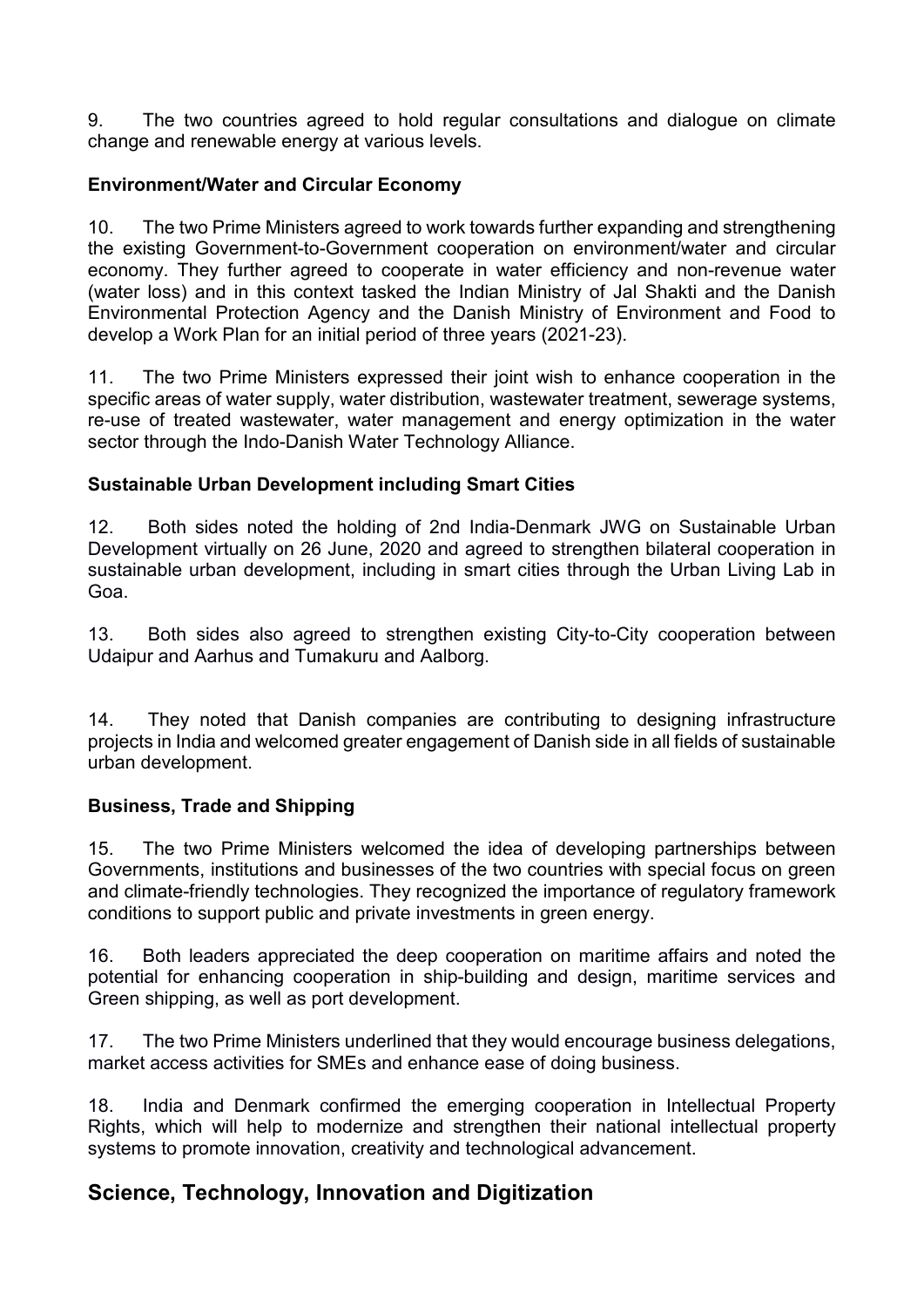19. India and Denmark recognize the importance of promoting and facilitating investments in science, technology and innovation (STI) via strong public-private partnerships as an important way to accelerate technology development and the implementation of new solutions. Collaboration in STI supports the Green Strategic Partnership by promoting and strengthening relations between authorities, small and large companies and research and higher education institutions in India and Denmark. The two sides agree to build on existing strong bilateral STI partnerships with joint calls for projects in areas such as energy, water, bio-resources and ICT.

20. The two leaders recognized their shared interest in digitization and digital solutions and business models in the green transition and decided to collaborate for enhancement of development, innovation and demonstration in the field of digital technologies to support green sustainable growth.

#### **Food and Agriculture**

21. Given the immense potential to collaborate in the agricultural sector, the two Prime Ministers encouraged fostering deeper and closer cooperation between authorities, businesses and research institutions in the sectors of food processing and food safety, as well as animal husbandry and dairying.

#### **Health and Life Science**

22. Both sides emphasized the potential and their common desire to strengthen the dialogue and cooperation in the health sector. They confirmed their interest in expanding dialogue and sharing best practices on health policy issues, including on epidemics and vaccines, especially to combat Covid-19 and future pandemics. They agreed to work on expanding commercial opportunities for businesses by creating more favorable environments for the life science sector, including research collaborations.

#### **Cultural Cooperation, People-to-People contacts and Labour Mobility**

23. The two Prime Ministers acknowledged that the richness of the relationship between India and Denmark is a result of the long standing people-to-people contacts and agreed to further promote greater awareness and mutual understanding between the peoples of the two countries through cultural cooperation.

24. Both sides agreed to examine the possibilities for labour mobility, as well as to consider ease of travel between the two countries to facilitate greater people-to-people interaction and strengthen cooperation in the tourism sector

#### **Multilateral Cooperation**

25. The two Prime Ministers agree to join efforts and initiatives to support and promote a rule-based multilateral system. This includes strong multilateral cooperation to face the urgency to step up global efforts to combat the global challenges on energy and climate change and common commitment to the International Energy Agency, the International Renewable Energy Agency and the International Solar Alliance.

26. Both sides supported the need for cooperation on promotion of an open, inclusive and rule-based multilateral trading system under the WTO at its core to promote global